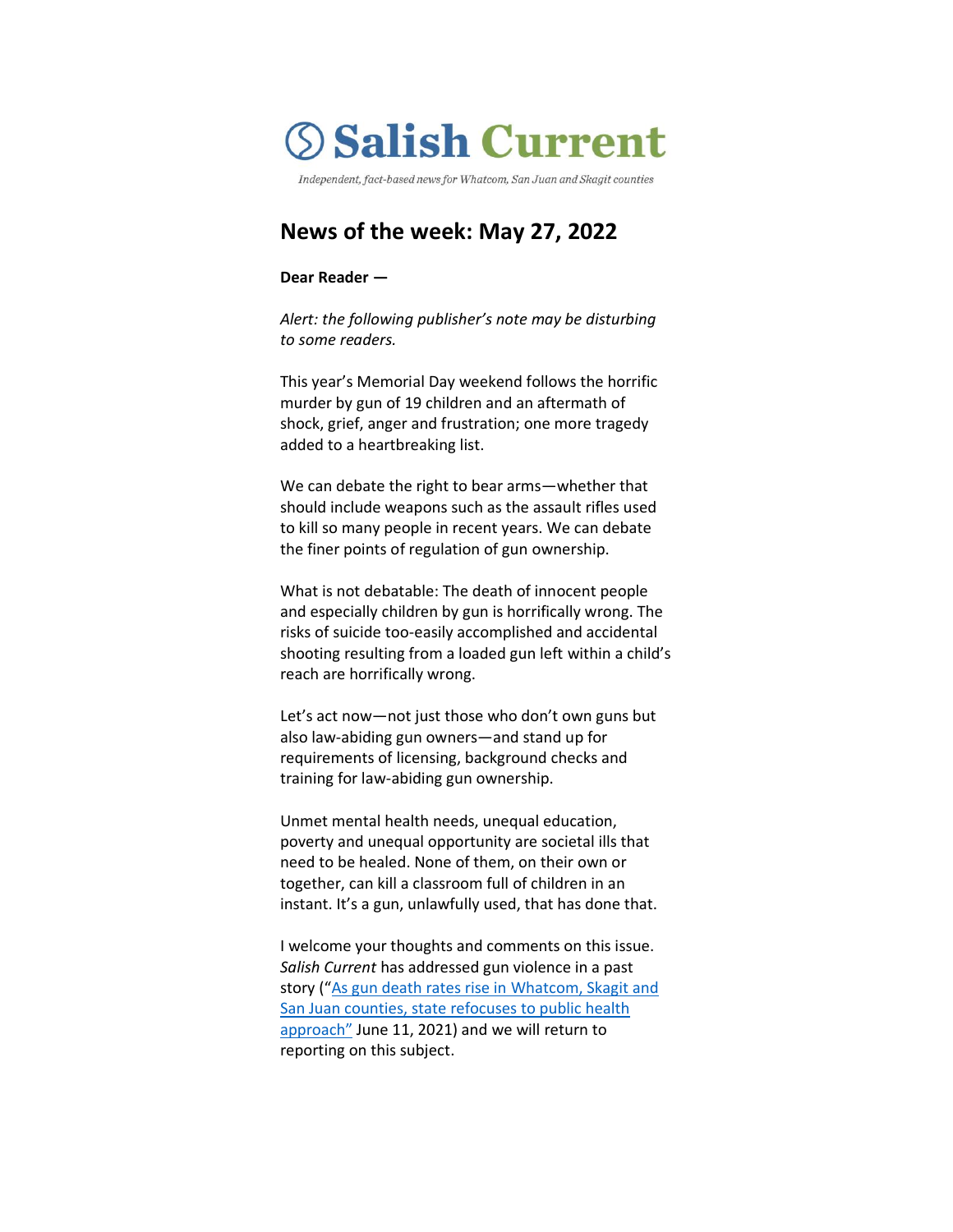We have many lost loved ones to remember this Memorial Day. May there be healing in the remembrance.

— Amy Nelson, Publisher

*A new Washington law goes into effect with the start of the 2022-23 school year, requiring sexual education curriculum to be inclusive of all students based on current protected classes, including sexual orientation, gender* 

*identity and gender* 

Looking for more news? Check here:

[Salish Sea News Week in Review 5/27/22:](https://bit.ly/3t0pKAH) Three Little Pigs Friday, fish skin, carbon price, trash diving, water wins, saving salmon, Bristol Bay, British Columbia climate, pond turtle, Fisheries and Oceans Canada (DFO) in turmoil, J-pod in Salish Sea

# **News from the** *Salish Current*

# **[Law into action: Teaching sexual](https://salish-current.org/2022/05/26/law-into-action-teaching-sexual-inclusivity-in-school-sexual-education/)  [inclusivity in school sexual education](https://salish-current.org/2022/05/26/law-into-action-teaching-sexual-inclusivity-in-school-sexual-education/)**



*expression.*

**By Lauren Gallup** — Local public school districts are preparing to meet new state mandates for teaching about sexuality and gender. [\(Read more.](https://salish-current.org/2022/05/26/law-into-action-teaching-sexual-inclusivity-in-school-sexual-education/))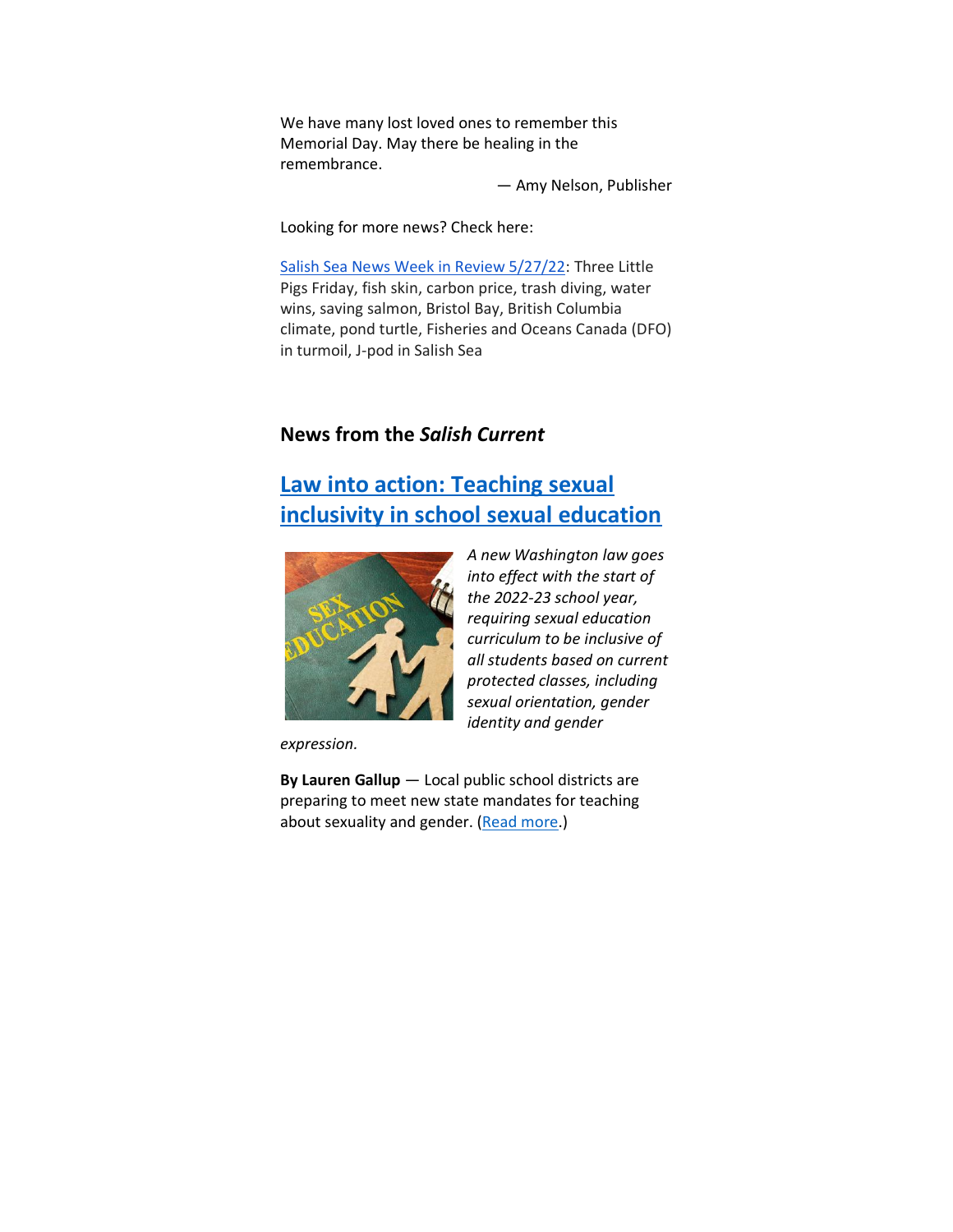# **[Canoe Encampment highlights earth,](https://salish-current.org/2022/05/25/canoe-encampment-highlights-earth-sky-water-threats/)  sky and [water threats](https://salish-current.org/2022/05/25/canoe-encampment-highlights-earth-sky-water-threats/)**



*Canoes traveling ancestral highways of the Lhaq'temish (Lummi) people arrive at Shipyard Cove on San Juan Island, part of a canoe encampment around the islands with a final stop and celebration at the Lummi Stommish Grounds on Friday.*

**By Nancy DeVaux** — The Esqaplh etse Kwelengsen (Gathering of Eagles) Canoe Encampment is traveling the Salish Sea bringing attention to threats from pipelines, tankers and extractive fossil fuel industries.

# **[Letters to the Editor](https://salish-current.org/letters-to-the-editor/)**

• Chom and Chris Greacen: "Disappointed about decision to increase Lopez Island vacation rental permits"

**Salish Current affirms its commitment to work for truth, justice, equity and healing for all people. #SayTheirNames #BlackLivesMatter #NoJusticeNoPeace**

# **News from around the region**

## **Health and Safety**

COVID-19. State and local health leaders remind residents about masking guidelines, as COVID-19 hospitalizations and cases are on the rise. *[\(Skagit](https://www.goskagit.com/news/covid19/rise-in-covid-19-cases-has-health-leaders-urging-masking/article_59fd8813-9cc3-520d-95da-82f3b19c589a.html)  [County Herald/paywall\)](https://www.goskagit.com/news/covid19/rise-in-covid-19-cases-has-health-leaders-urging-masking/article_59fd8813-9cc3-520d-95da-82f3b19c589a.html)*

Community Health Levels • [Whatcom County Community Level Health Risk:](https://covidactnow.org/us/washington-wa/county/whatcom_county/?s=32682088) Medium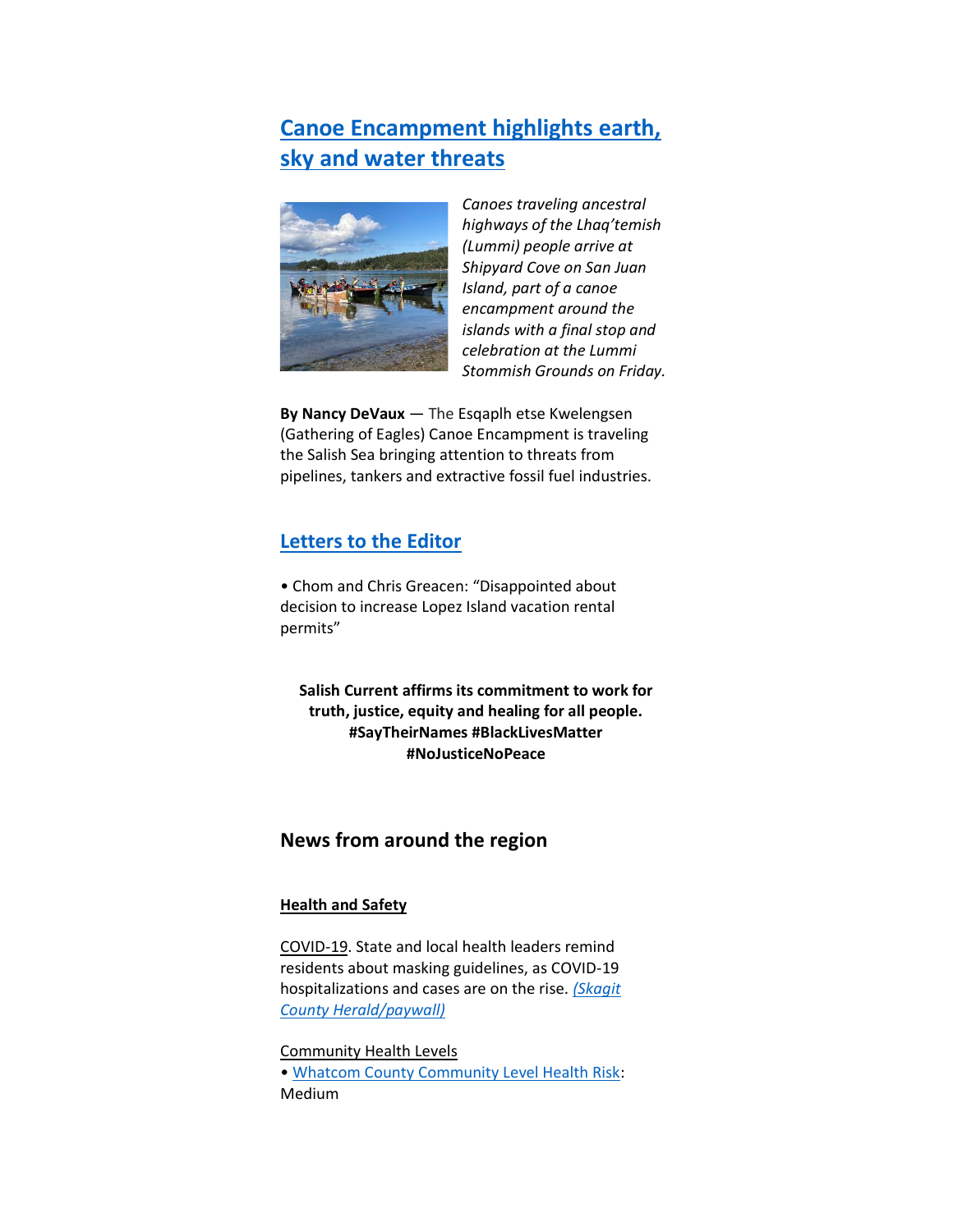• [San Juan County Community Level Health Risk:](https://covidactnow.org/us/washington-wa/county/san_juan_county/?s=32682088) Medium

• [Skagit County Community Level Health Risk:](https://covidactnow.org/us/washington-wa/county/skagit_county/?s=32682088) Low

Quiet Skies over San Juan County's most recent report for data collected in March and April concerning jet noise from the Naval Air Station Whidbey Island shows that the total noise reports for 2021 exceed the total of 2020 by 50%. The first four months of noise reports for 2022 have exceeded the first four months of 2021 by 60%. [\(Quiet Skies\)](https://www.quietskies.info/_files/ugd/f9226a_b188f966a2c9485cb7ebcf3dea9be542.pdf)

Salmonella. Jif's creamy, crunchy, natural and reduced fat peanut butters have been linked to a salmonella outbreak across 12 states including Washington. Jars with lot codes 1274425 through 2140425 have been recalled and should be disposed. *[\(Associated Press\)](https://apnews.com/article/health-centers-for-disease-control-and-prevention-government-politics-24018c58bb8ab127e6cfa708c2117e76)*

#### **Government**

#### San Juan County

The council will meet on June 7 and 8.

#### City of Bellingham

The council met on May 23. [Agenda items](https://meetings.cob.org/Meetings/ViewMeeting?id=2684&doctype=3) included:

The council approved unanimously Mayor Fleetwood's appointment of Eric Shew to his final term on the Bellingham Arts Commission.

The council unanimously approved of the Wildfire Risk Reduction Interlocal Agreement with the Whatcom Conservation District.

The council unanimously approved award of a bid for Padden Creek Improvements 24th to 30th to Matia Contractors, Inc. of Ferndale for \$254,858.02.

Council members divided up responsibilities during Council Member Huthman's excused absence. The council unanimously approved appointment of Council Member Williams to the Whatcom Transportation Authority during Huthman's absence.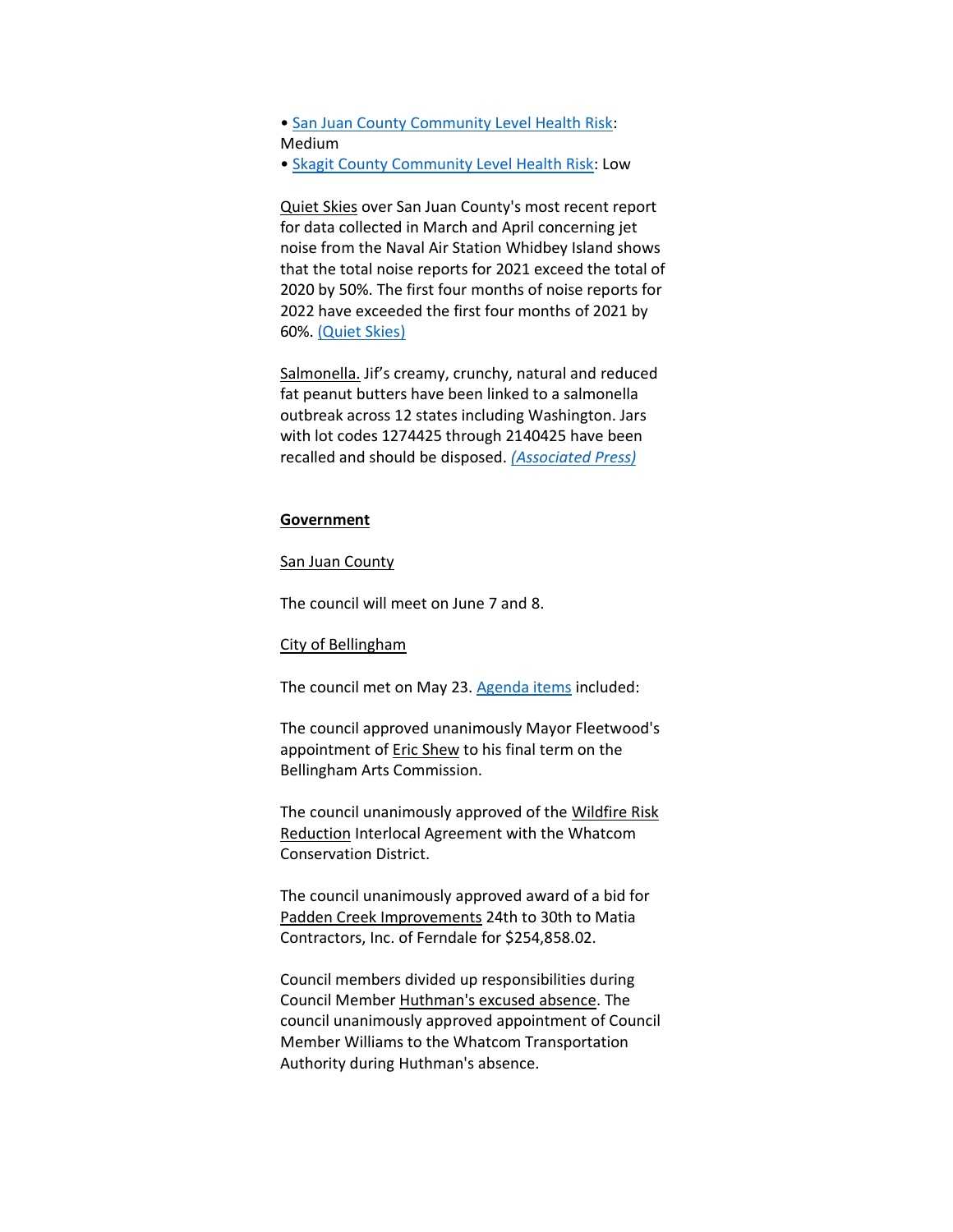The council voted 5-1 (Lilliquist opposed) to continue meeting virtually and will re-evaluate its decision when COVID-19 conditions in Whatcom County substantially change.

The council will hold its next Town Hall meeting on Sept. 9 on at 6 p.m. on Funding Priorities.

The council will meet again on June 6.

#### Whatcom County

The council met on May 24. [Agenda items](https://whatcom.legistar.com/View.ashx?M=E2&ID=899900&GUID=19AF2DEF-DC96-49F6-992D-39145F3B3688) included:

Presentation: Whatcom County Executive Sidhu presented his "State of the County" remarks to Council [Read here.](https://whatcom.legistar.com/View.ashx?M=F&ID=10917261&GUID=D0A4D6C2-F2DA-4CDA-9D30-6CBF137EAA58)

Other items: The council adopted (4-0, Byrd, Elenbaas, Kershner abstaining) a resolution supporting every person's right to inclusive healthcare[. Resolution.](https://whatcom.legistar.com/View.ashx?M=F&ID=10916577&GUID=8A47D759-B105-4275-A8F2-332109EA77C2)

The council will meet again on June 7.

Port of Bellingham

The commission will meet again on June 7.

## **Elections**

• Mike Murphy. Four-term Whatcom PUD commission incumbent Mike Murphy withdrew from the primary election last week, leaving two contenders to advance to the November general election. [\(Secretary of State\)](https://voter.votewa.gov/CandidateList.aspx?e=876&c=37) • Jane Fuller. San Juan County's Residency District 3 commission position sole candidate Jane Fuller will advance to the November general election. Incumbent commissioner Jamie Stephens chose not to file. [\(Secretary of State\)](https://voter.votewa.gov/CandidateList.aspx?e=876&c=28)

### **Nature**

Hornets. Scientists believe "murder hornets," first detected in 2019, are confined in Whatcom County; around 1,000 traps will be set in the county. *[\(Associated](https://www.knkx.org/environment/2022-05-24/scientists-will-set-1-000-traps-for-murder-hornets-this-year)  [Press\)](https://www.knkx.org/environment/2022-05-24/scientists-will-set-1-000-traps-for-murder-hornets-this-year)* Researchers confirm the first "murder hornet" of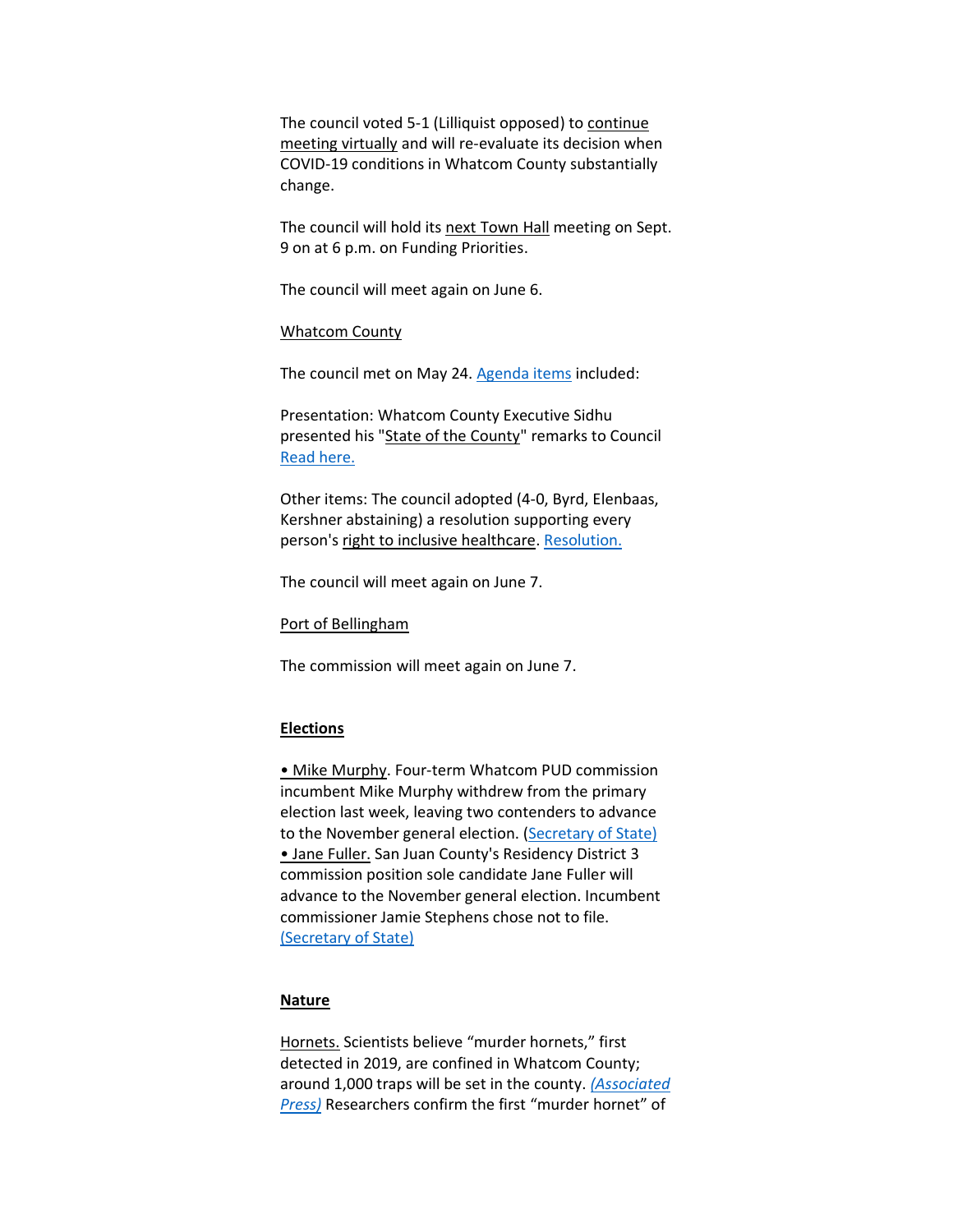2022 has been found in Whatcom County. *[\(Bellingham](https://www.bellinghamherald.com/news/local/article261749842.html)  [Herald/pawall](https://www.bellinghamherald.com/news/local/article261749842.html)*)

Pocket estuary. The Skagit River System Cooperative will begin restoration of about 17 acres of chinook salmon habitat in a pocket estuary along Similk Bay south of the Swinomish Golf Links. *[\(Skagit Valley](https://www.goskagit.com/news/environment/salmon-habitat-project-will-also-bring-improvements-to-county-road/article_30be3c77-efac-5d98-b496-34ac6b293f05.html)  [Herald/paywall\)](https://www.goskagit.com/news/environment/salmon-habitat-project-will-also-bring-improvements-to-county-road/article_30be3c77-efac-5d98-b496-34ac6b293f05.html)*

Tree farmer. Van Zandt resident Bob Barker's forest restoration work on 70 acres over the last 26 years has earned him the award as the state's Tree Farmer of the Year. *[\(CDN\)](https://www.cascadiadaily.com/news/2022/may/26/local-forester-wins-state-tree-farmer-of-the-year-award/)*

Heat dome. Researchers have determined that last summer's heat dome was caused by a change in the jet stream that grew out of a cyclone in the Gulf of Alaska that created a stagnant column of warm air over the Pacific Northwest and trapped heat near the surface. *[\(KGMI\)](https://kgmi.com/news/007700-new-study-pinpoints-primary-cause-of-deadly-pnw-heatwave/)*

#### **Business**

Pay for news. A new [Dutch study](https://journals.sagepub.com/doi/pdf/10.1177/14648849221099325) explores why readers may or may not be willing to pay for news. (*[Seattle](https://view.email.seattletimes.com/?qs=d0e1657f9c0d2fb6d6f64799ab28bec34073caa899dcb9825e28d65395c4243a1cdfab1942534a7170ad8c03aa7d4b8140a857c315a2f6443dcd55d1174f4957dd014d9835aaa616)  [Times/Voices for a Free Press\)](https://view.email.seattletimes.com/?qs=d0e1657f9c0d2fb6d6f64799ab28bec34073caa899dcb9825e28d65395c4243a1cdfab1942534a7170ad8c03aa7d4b8140a857c315a2f6443dcd55d1174f4957dd014d9835aaa616)*

*Plover* sails. The historic passenger ferry *Plover* is returning Friday, May 27, to carry passengers between Blaine Harbor and Semiahmoo Resort for the first time since the pandemic started. Rides cost \$5 for adults, \$1 for youth and are free for children 12 years old and younger. The ferry will run Memorial Day Weekend to Labor Day Weekend. (*[The Northern Light\)](https://www.thenorthernlight.com/stories/plover-summer-ferry-trips-begin-friday,20063?)*

# **Community**

Juneteenth. Local governments of Bellingham, Ferndale, Nooksack and Whatcom County, but not Lynden or Everson, will observe Juneteenth as a holiday [Blaine and Sumas had not confirmed]. [\(Lynden](https://www.lyndentribune.com/news/lynden-has-not-adopted-juneteenth-yet/article_2038566c-dc33-11ec-a2f4-177b2ac00ba7.html)  [Tribune/paywall\)](https://www.lyndentribune.com/news/lynden-has-not-adopted-juneteenth-yet/article_2038566c-dc33-11ec-a2f4-177b2ac00ba7.html)

Happy Valley. The City of Bellingham will purchase property located at 2710 Donovan Avenue in the Happy Valley neighborhood for \$615,000 to improve an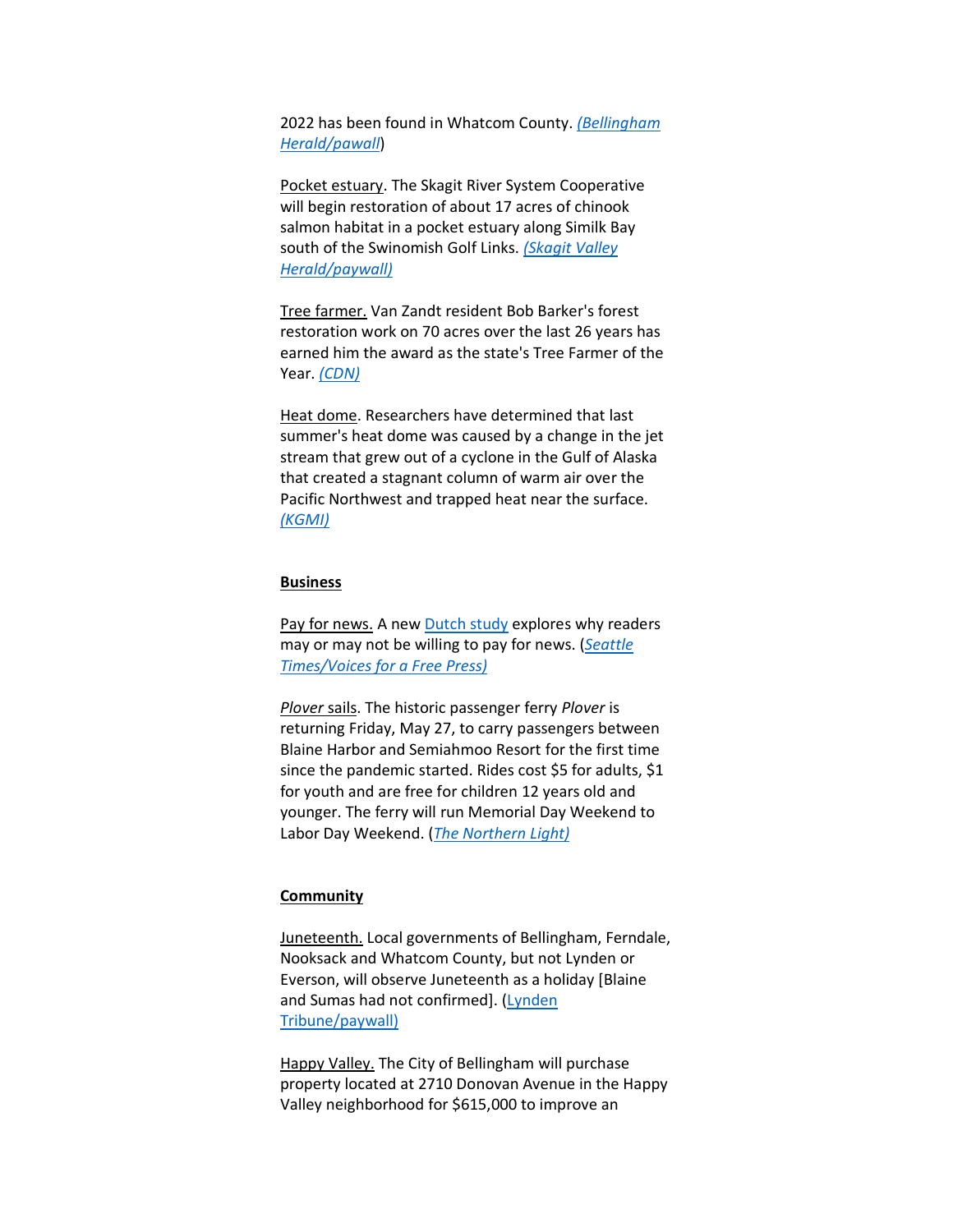existing park and improve access to trails that connect to the Connelly Creek Nature Area and the Interurban Trail. [\(City of Bellingham\)](https://cob.org/news/2022/city-acquires-property-to-expand-happy-valley-neighborhood-park)

Pride Month. The Anacortes City Council passed a resolution Monday recognizing June as LGBTQ+ Pride Month. *[\(Anacortes American\)](https://www.goskagit.com/anacortes/news/city-of-anacortes-passes-resolution-to-name-june-as-lgbtq-pride-month/article_d92c2b66-dba3-11ec-8f7f-4374dc382117.html)*

Docket items. Skagit County commissioners will decide June 14 which planning docket items such as saltwater intrusion on Guemes Island and fully contained communities will be analyzed in the coming year. (*[Skagit Valley Herald/paywall\)](https://www.goskagit.com/news/local_news/skagit-county-board-of-commissioners-hears-from-comp-plan-petitioners/article_e1f1608f-0579-57d0-a2be-e54a30f3fa93.html)*

City population. As of July 21, 2021, Bellingham's population was 92,289 according to the U.S. Census Bureau, making it the 12th largest city in the state. (*[Bellingham Heald/paywall\)](https://www.bellinghamherald.com/news/local/article261793112.html)*

Immigrant help. Bellingham's Immigrant Advisory Board proposed to the city council establishing an immigrant resource center to assist Whatcom County's approximately 24,000 immigrant population, an estimate half of whom are undocumented. (*[The Front\)](https://www.westernfrontonline.com/article/2022/05/bellingham-city-council-hears-proposal-for-constructing-an-immigrant-resource-center)*

## **Arts and Leisure**

[Salish Sea Early Music Festival](http://salishseafestival.org/) presents its final program of the season: "Johann Sebastian Bach Brandenburg 5 & Triple Concerto," performed by Oddie & Cohan & Krause & Phelps & Kuroda & Strand-Polyak & Bonham • Anacortes: May 27, 7 p.m. · Croatian Cultural Center · 801 Fifth Street

• Lopez Island: May 28, Noon · Grace Church · 70 Sunset Lane

• Orcas Island: May 28, 6 p.m. (*please note new earlier time*) · Orcas Adventist Fellowship Church · 107 Enchanted Forest Road, Eastsound

• Bellingham: May 29, 8 p.m.· St. Paul's Episcopal Church · 2117 Walnut Street (*Rescheduled from May 23*)

Masks and vaccination required • \$20 or \$25 suggested donation • youth 18 and under always free (See: "[Old](https://salish-current.org/2022/05/13/old-is-new-again-with-early-music-festival/)  [is new again with early music](https://salish-current.org/2022/05/13/old-is-new-again-with-early-music-festival/) festival" *Salish Current*, May 12, 2022)